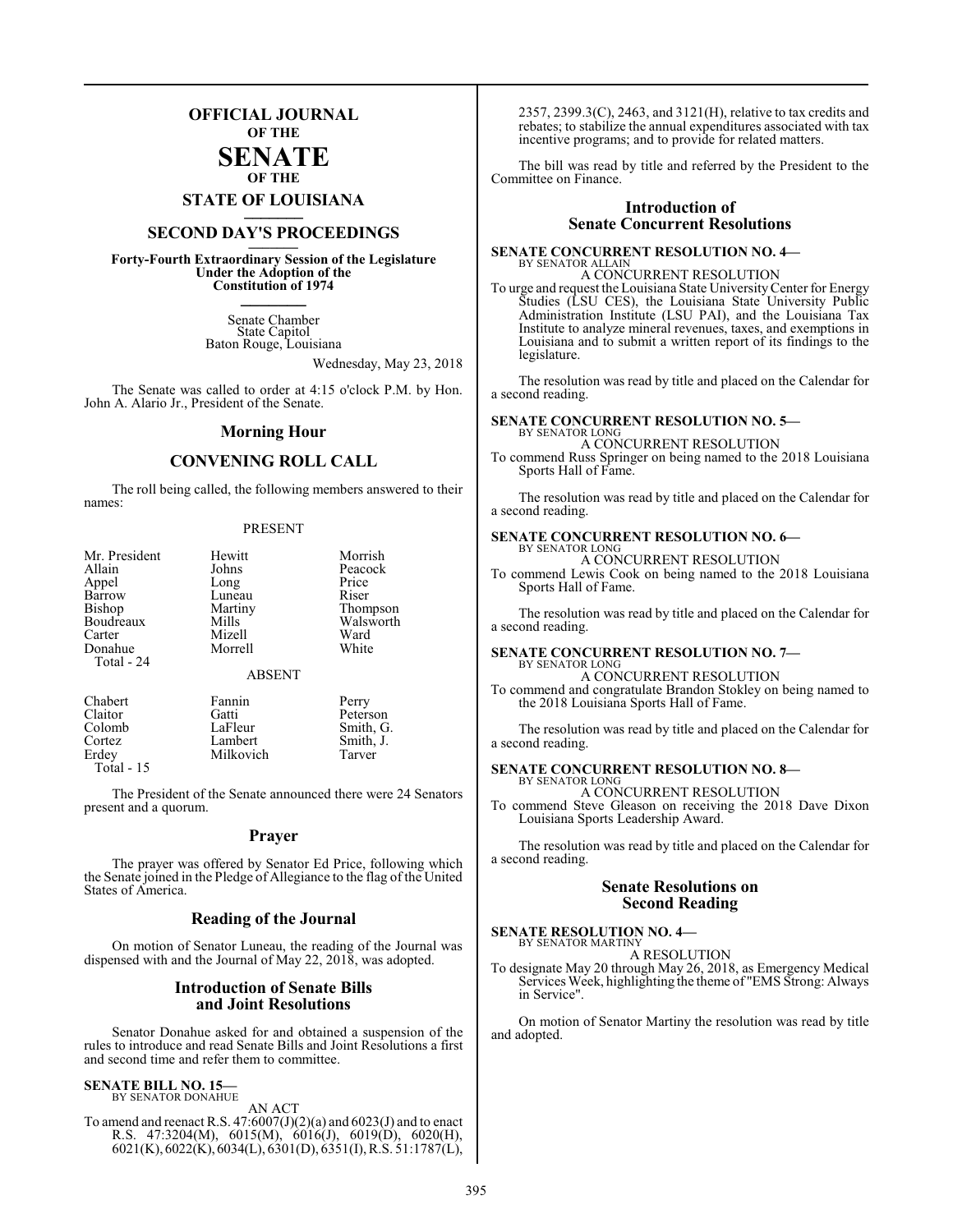May 23, 2018

### **Senate Concurrent Resolutions on Second Reading**

#### **SENATE CONCURRENT RESOLUTION NO. 1—**

BY SENATOR LONG A CONCURRENT RESOLUTION

To commend Lyn Rollins upon being awarded the Distinguished Service Award in Sports Journalism by the Louisiana Sports Hall of Fame.

The concurrent resolution was read by title. Senator Long moved to adopt the Senate Concurrent Resolution.

### **ROLL CALL**

The roll was called with the following result:

#### YEAS

Mr. President Hewitt Morrish<br>Allain Johns Peacock Allain Johns Peacock Long Barrow Luneau Riser<br>Boudreaux Martiny Thompson Boudreaux Martin<br>Carter Mills Claitor Mizell Ward Donahue Total - 24

# Mills Walsworth<br>
Mizell Ward

**NAYS** 

#### Total - 0

#### ABSENT

| <b>Bishop</b> | Fannin    | Perry     |
|---------------|-----------|-----------|
| Chabert       | Gatti     | Peterson  |
| Colomb        | LaFleur   | Smith, G. |
| Cortez        | Lambert   | Smith, J. |
| Erdey         | Milkovich | Tarver    |
| Total $-15$   |           |           |

The Chair declared the Senate adopted the Senate Concurrent Resolution and ordered it sent to the House.

#### **SENATE CONCURRENT RESOLUTION NO. 2—** BY SENATOR LONG

A CONCURRENT RESOLUTION

To commend Jack Hains on being named to the 2018 Louisiana Sports Hall of Fame.

The concurrent resolution was read by title. Senator Long moved to adopt the Senate Concurrent Resolution.

### **ROLL CALL**

The roll was called with the following result:

#### YEAS

| Mr. President | Hewitt      | Morrish   |
|---------------|-------------|-----------|
| Allain        | Johns       | Peacock   |
| Appel         | Long        | Price     |
| Barrow        | Luneau      | Riser     |
| Boudreaux     | Martiny     | Thompson  |
| Carter        | Mills       | Walsworth |
| Claitor       | Mizell      | Ward      |
| Donahue       | Morrell     | White     |
| Total - 24    |             |           |
|               | <b>NAYS</b> |           |

Total - 0

#### ABSENT

Bishop Fannin Perry<br>Chabert Gatti Peters

Peterson

Colomb LaFleur Smith, G.<br>
Cortez Lambert Smith, J. Cortez Lambert Smith,<br>Erdev Milkovich Tarver Total - 15

Milkovich

The Chair declared the Senate adopted the Senate Concurrent Resolution and ordered it sent to the House.

#### **Rules Suspended**

#### **Introduction of Senate Bills and Joint Resolutions**

Senator Morrell asked for and obtained a suspension of the rules to introduce and read Senate Bills and Joint Resolutions a first and second time and refer them to committee.

#### **SENATE BILL NO. 16—** BY SENATOR MORRELL

AN ACT

To enact R.S. 47:6006.1(H), relative to tax credits; to terminate the credit for ad valorem taxes paid on offshore vessels; to provide for a transition period; and to provide for related matters.

The bill was read by title and referred by the President to the Committee on Revenue and Fiscal Affairs.

#### **SENATE BILL NO. 17—** BY SENATOR MORRELL

AN ACT

To enact R.S. 47:6006(G), relative to tax credits; to terminate the credit for ad valorem taxes paid on inventory; to provide for transition provisions; and to provide for related matters.

The bill was read by title and referred by the President to the Committee on Revenue and Fiscal Affairs.

#### **Introduction of Senate Resolutions**

Senator Barrow asked for and obtained a suspension of the rules to read Senate Resolutions a first and second time.

#### **SENATE RESOLUTION NO. 8—** BY SENATOR BARROW

A RESOLUTION

To commend the Legendary Lighthouse Gospel Singers of Baton Rouge upon their seventieth year anniversary as a traditional quartet gospel singing group.

On motion of Senator Barrow the resolution was read by title and adopted.

### **Introduction of Senate Concurrent Resolutions**

### **SENATE CONCURRENT RESOLUTION NO. 9—**

BY SENATOR MORRELL A CONCURRENT RESOLUTION

To urge and request the Louisiana State UniversityCenter for Energy Studies (LSU CES), the Louisiana State University Public Administration Institute (LSU PAI), and the Louisiana Tax Institute to analyze mineral revenues, taxes, and exemptions in Louisiana and to submit a written report of its findings to the legislature.

The resolution was read by title and placed on the Calendar for a second reading.

## **Page 2 SENATE 2nd DAY'S PROCEEDINGS**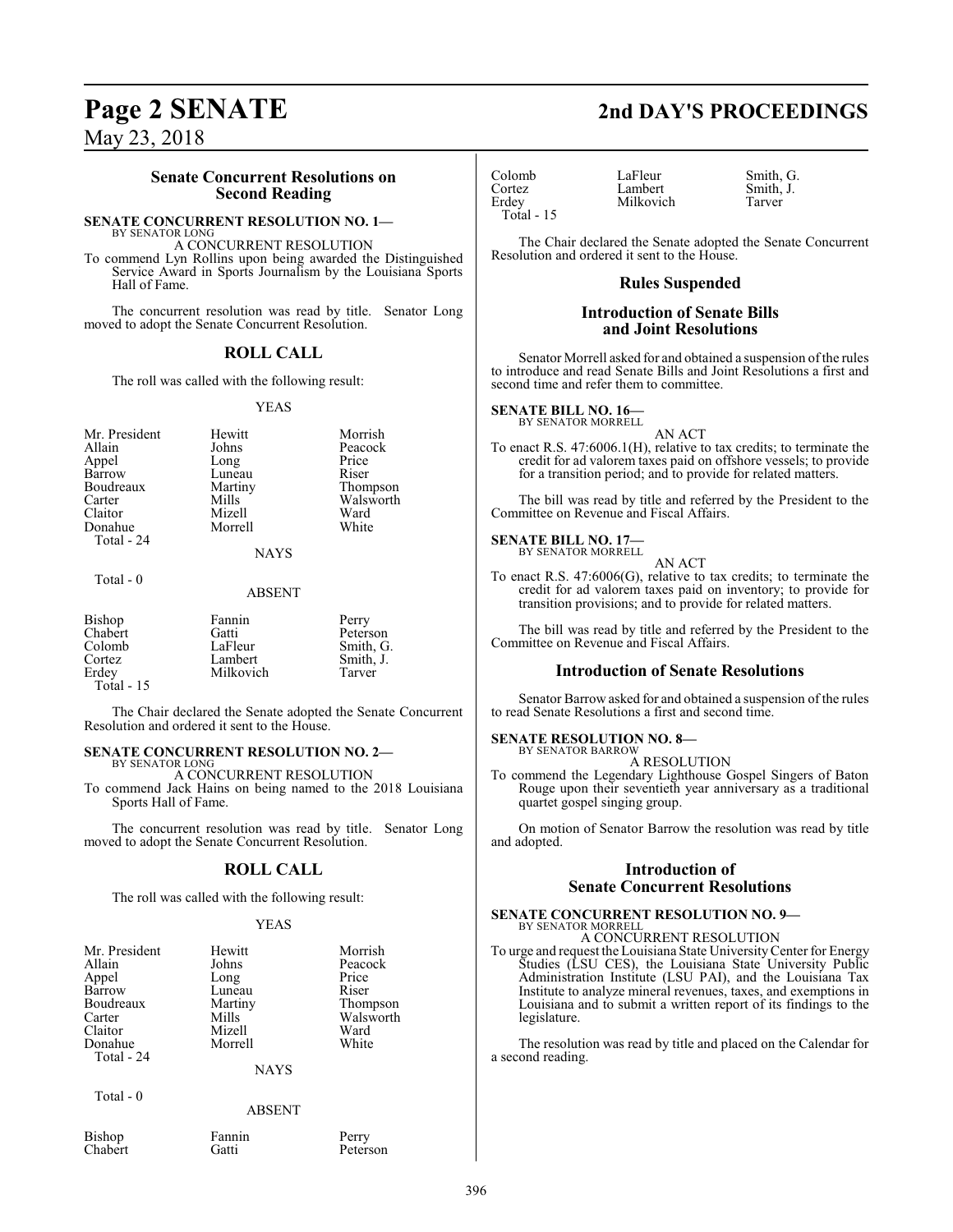### **Reports of Committees**

The following reports of committees were received and read:

#### **REPORT OF COMMITTEE ON**

#### **FINANCE**

Senator Eric LaFleur, Chairman on behalf of the Committee on Finance, submitted the following report:

#### May 23, 2018

To the President and Members of the Senate:

I am directed by your Committee on Finance to submit the following report:

**SENATE BILL NO. 1—** BY SENATOR ALLAIN

AN ACT

To provide for the transfer of certain monies from funds established by law or the Constitution of Louisiana to the state general fund in accordance with the provisions of Article VII, Section 10(F)(2)(b) of the Constitution of Louisiana; to provide for an effective date; and to provide for related matters.

Reported favorably.

#### **SENATE BILL NO. 4—** BY SENATOR LAFLEUR

AN ACT

To enact R.S. 39:100.22, relative to special treasury funds; to establish the Overcollections and Deficit Management Fund as a special fund in the state treasury; to provide for the transfer, dedication, use, investment, and appropriation of funds in the state treasury; to provide for an effective date; and to provide for related matters.

Reported favorably.

#### **SENATE BILL NO. 5—** BY SENATOR LAFLEUR

#### AN ACT

To amend and reenact R.S. 39:91(B) and (E) and to enact Subpart F-2 of Part II-A of Chapter 1 of Subtitle I of Title 39 of the Louisiana Revised Statutes of 1950, to be comprised of R.S. 39:99.51 through 99.69, relative to the issuance of bonds to securitize the state's allocation of the economic damage settlement of the Deepwater Horizon oil spill economic damage litigation; to create the Louisiana New Roads and Infrastructure Corporation; to provide for the qualifications of the members of the corporation; to provide for the authority of the corporation to issue bonds; to provide for the pledge and transfer of certain assets of the state to the corporation; to provide for the deposit of the proceeds of the bonds into the Deepwater Horizon Economic Damages Collection Fund; to provide for the use of the monies in the Deepwater Horizon Economic Damages Collection Fund; to authorize the financing, purchase, ownership, and management of payments from the Deepwater Horizon economic damage settlement; to provide for the security for the payment of the bonds; to provide for bond validation actions; to provide for tax exemptions; to provide for ancillary contracts and derivative instruments; to provide for an effective date; and to provide for related matters.

Reported favorably.

## **SENATE BILL NO. 13—** BY SENATOR WARD

AN ACT

To enact Subpart D of Part I of Chapter 1 of Subtitle I of Title 39 of the Louisiana Revised Statutes of 1950, to be comprised of R.S. 39:16.1 through 16.12, and to repeal R.S. 39:6(C), relative to the reporting of expenditures on the state's fiscal transparency

## **2nd DAY'S PROCEEDINGS Page 3 SENATE** May 23, 2018

website; to provide for the statewide implementation of the enterprise resource planning system; to provide the duties of the commissioner of administration relative to the information to be accessible on the website; to provide definitions; to provide for the information to be included on the website; to provide that the appropriation acts for the executive, judicial, and legislative branches of government be included on the website; to provide for links to the websites of state agencies, the legislature, the judiciary, and the legislative auditor; to provide relative to the reporting of contracts, expenditures, and incentive expenditures; to provide relative to reporting by the state retirement systems and the state treasurer; to provide for reports and audits to be published on the website; to provide for free public use of the website; to provide for an employment and salary database; to provide for the information which shall be excluded from the website; to provide relative to a schedule for the completion and maintenance of the website; to provide for the reporting of the use of state funds by the recipient of state funds; to provide for audits; to provide relative to the authority of the division of administration to expenditures ofthe legislature or the judiciary; to provide for an effective date; and to provide for related matters.

Reported with amendments.

Respectfully submitted, ERIC LAFLEUR Chairman

#### **ATTENDANCE ROLL CALL**

#### PRESENT

Mr. President Hewitt Peacock<br>Allain Johns Price Allain Johns Price Appel Long Riser Barrow Luneau Thompson<br>Bishop Martiny Walsworth Boudreaux Mills Ward<br>Carter Mizell White Carter Mizell<br>Claitor Morre Donahue Total - 25

Morrell<br>Morrish

Martiny Walsworth<br>
Mills Ward

#### ABSENT

Chabert Gatti Peterson<br>
Colomb LaFleur Smith, G Fannin Total - 14

Colomb LaFleur Smith, G. Cortez Lambert Smith,<br>
Erdey Milkovich Tarver

#### **Leaves of Absence**

Milkovich<br>Perry

The following leaves of absence were asked for and granted:

| Chabert   | 1 Day | Colomb    | 1 Day |
|-----------|-------|-----------|-------|
| Cortez    | 1 Day | Erdey     | 1 Day |
| Fannin    | 1 Day | Gatti     | 1 Day |
| LaFleur   | 1 Day | Lambert   | 1 Day |
| Milkovich | 1 Day | Perry     | 1 Day |
| Peterson  | 1 Day | Smith, G. | 1 Day |
| Smith, J. | 1 Day | Tarver    | 1 Day |

#### **Announcements**

The following committee meetings for May 24, 2018, were announced:

Revenue and Fiscal Affairs 11:00 A.M. Hainkel Room